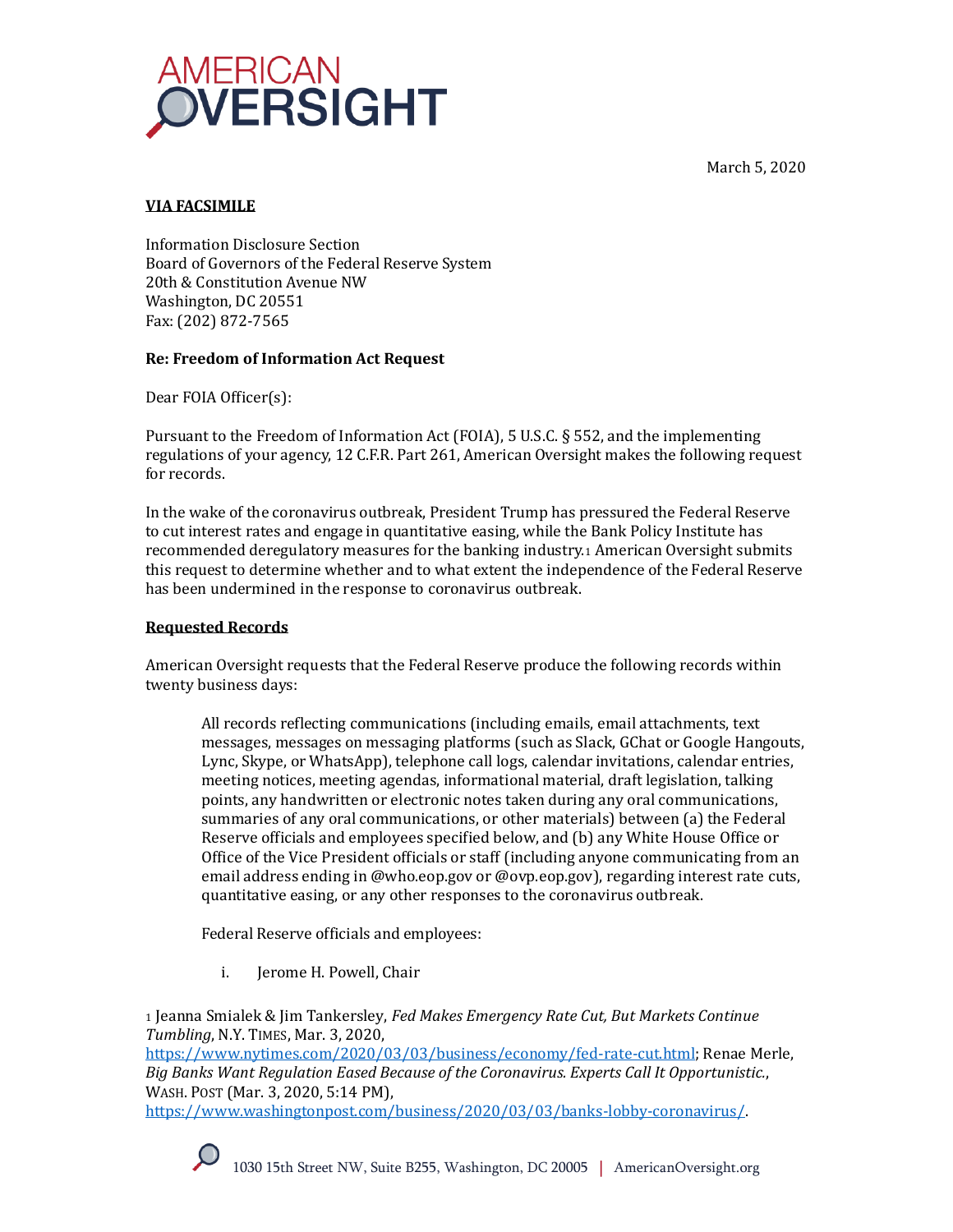- ii. Richard H. Clarida, Vice Chair
- iii. Randal K. Quarles, Vice Chair for Supervision
- iv. Michelle W. Bowman, Member
- v. Lael Brainard, Member
- vi. Jon Faust, Senior Special Adviser to the Chairman
- vii. Michelle A. Smith, Assistant to the Board and Director
- viii. Andreas W. Lehnert, Director, Division of Financial Stability
- ix. Thomas Laubach, Director, Division of Monetary Affairs

Please provide all responsive records from February 15, 2020, through the date of the search.

#### **Fee Waiver Request**

In accordance with 5 U.S.C.  $\S 552(a)(4)(i)$  and your agency's regulations, American Oversight requests a waiver of fees associated with processing this request for records. The subject of this request concerns the operations of the federal government, and the disclosures will likely contribute to a better understanding of relevant government procedures by the general public in a significant way. Moreover, the request is primarily and fundamentally for non-commercial purposes.

American Oversight requests a waiver of fees because disclosure of the requested information is "in the public interest because it is likely to contribute significantly to public understanding of operations or activities of the government."<sup>2</sup> The public has a significant interest in how an independent agency is responding to the influence of the president or outside lobbyists in the midst of a public health crisis. Records with the potential to shed light on these matters would contribute significantly to public understanding of operations of the federal government, including if and how officials at the Federal Reserve, including Chairman Powell, are taking actions in response to potentially inappropriate pressure from the White House or lobbyists in the banking industry during a time of crisis. American Oversight is committed to transparency and makes the responses agencies provide to FOIA requests publicly available, and the public's understanding of the government's activities would be enhanced through American Oversight's analysis and publication of these records.

This request is primarily and fundamentally for non-commercial purposes.<sup>3</sup> As a  $501(c)(3)$ nonprofit, American Oversight does not have a commercial purpose and the release of the information requested is not in American Oversight's financial interest. American Oversight's mission is to promote transparency in government, to educate the public about government activities, and to ensure the accountability of government officials. American Oversight uses the information gathered, and its analysis of it, to educate the public through reports, press releases, or other media. American Oversight also makes materials it gathers available on its public website and promotes their availability on social media platforms, such as Facebook and Twitter. <sup>4</sup>

<sup>2</sup> 5 U.S.C. § 552(a)(4)(A)(iii).

<sup>3</sup> *See* 5 U.S.C. § 552(a)(4)(A)(iii).

<sup>4</sup> American Oversight currently has approximately 15,500 page likes on Facebook and 102,100 followers on Twitter. American Oversight, FACEBOOK,

<https://www.facebook.com/weareoversight/> (last visited Mar. 3, 2020); American Oversight (@weareoversight), TWITTER,<https://twitter.com/weareoversight> (last visited Mar. 3, 2020).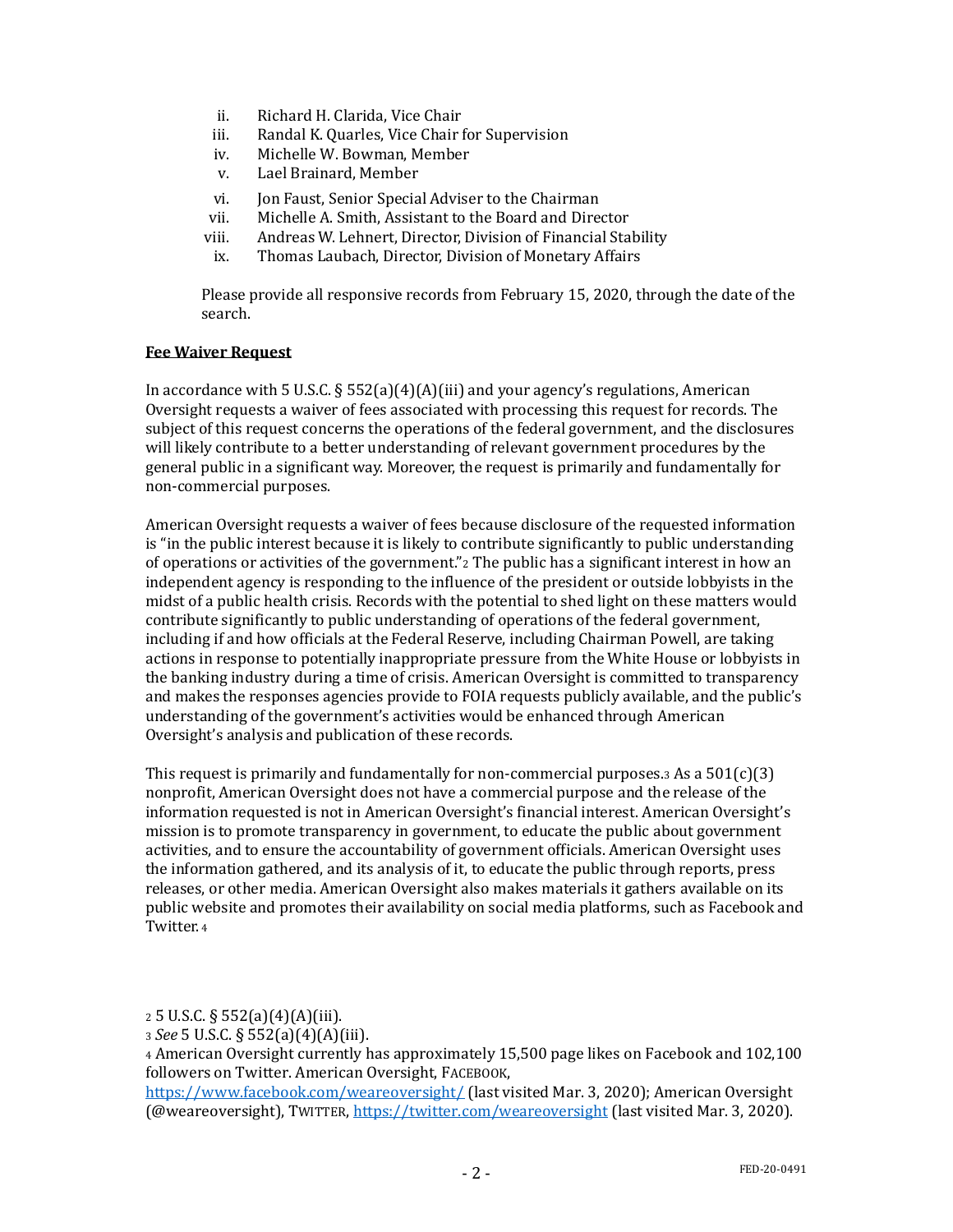American Oversight has also demonstrated its commitment to the public disclosure of documents and creation of editorial content through numerous substantive analyses posted to its website.<sup>5</sup> Examples reflecting this commitment to the public disclosure of documents and the creation of editorial content include the posting of records related to an ethics waiver received by a senior Department of Justice attorney and an analysis of what those records demonstrated regarding the Department's process for issuing such waivers;<sup>6</sup> posting records received as part of American Oversight's "Audit the Wall" project to gather and analyze information related to the administration's proposed construction of a barrier along the U.S.- Mexico border, and analyses of what those records reveal;<sup>7</sup> posting records regarding potential self-dealing at the Department of Housing & Urban Development and related analysis;8 posting records and analysis relating to the federal government's efforts to sell nuclear technology to Saudi Arabia; and posting records and analysis regarding the Department of Justice's decision in response to demands from Congress to direct a U.S. Attorney to undertake a wide-ranging review and make recommendations regarding criminal investigations relating to the President's political opponents and allegations of misconduct by the Department of Justice itself and the Federal Bureau of Investigation.<sup>10</sup>

Accordingly, American Oversight qualifies for a fee waiver.

# **Guidance Regarding the Search & Processing of Requested Records**

In connection with its request for records, American Oversight provides the following guidance regarding the scope of the records sought and the search and processing of records:

Please search all relevant records or systems containing records regarding agency business. Do not exclude records regarding agency business contained in email accounts or devices in the personal custody of your officials, such as personal email accounts. Records of official business conducted using unofficial systems or stored outside of official files are subject to the Federal Records Act and FOIA.<sup>11</sup> It is not adequate to rely on policies and procedures that require officials to move such

<sup>5</sup> *News*, AMERICAN OVERSIGHT[, https://www.americanoversight.org/blog.](https://www.americanoversight.org/blog) 

<sup>6</sup> *DOJ Records Relating to Solicitor General Noel Francisco's Recusal*, AMERICAN OVERSIGH[T](https://www.americanoversight.org/document/doj-civil-division-response-noel-francisco-compliance), [https://www.americanoversight.org/document/doj-civil-division-response-noel-francisco](https://www.americanoversight.org/document/doj-civil-division-response-noel-francisco-compliance)[compliance;](https://www.americanoversight.org/document/doj-civil-division-response-noel-francisco-compliance) *Francisco & the Travel Ban: What We Learned from the DOJ Documents*, AMERICAN OVERSIGHT, [https://www.americanoversight.org/francisco-the-travel-ban-what-we-learned](https://www.americanoversight.org/francisco-the-travel-ban-what-we-learned-from-the-doj-documents)[from-the-doj-documents.](https://www.americanoversight.org/francisco-the-travel-ban-what-we-learned-from-the-doj-documents)

<sup>7</sup> *See generally Audit the Wall*, AMERICAN OVERSIGHT,

[https://www.americanoversight.org/investigation/audit-the-wall;](https://www.americanoversight.org/investigation/audit-the-wall) *see, e.g.*, *Border Wall Investigation Report: No Plans, No Funding, No Timeline, No Wall*, AMERICAN OVERSIGHT, [https://www.americanoversight.org/border-wall-investigation-report-no-plans-no-funding](https://www.americanoversight.org/border-wall-investigation-report-no-plans-no-funding-no-timeline-no-wall)[no-timeline-no-wall.](https://www.americanoversight.org/border-wall-investigation-report-no-plans-no-funding-no-timeline-no-wall)

<sup>8</sup> *Documents Reveal Ben Carson Jr.'s Attempts to Use His Influence at HUD to Help His Business*, AMERICAN OVERSIGHT[, https://www.americanoversight.org/documents-reveal-ben-carson-jr-s](https://www.americanoversight.org/documents-reveal-ben-carson-jr-s-attempts-to-use-his-influence-at-hud-to-help-his-business)[attempts-to-use-his-influence-at-hud-to-help-his-business.](https://www.americanoversight.org/documents-reveal-ben-carson-jr-s-attempts-to-use-his-influence-at-hud-to-help-his-business) 

<sup>9</sup> *Investigating the Trump Administration's Efforts to Sell Nuclear Technology to Saudi Arabia*, AMERICAN OVERSIGHT[, https://www.americanoversight.org/investigating-the-trump](https://www.americanoversight.org/investigating-the-trump-administrations-efforts-to-sell-nuclear-technology-to-saudi-arabia)[administrations-efforts-to-sell-nuclear-technology-to-saudi-arabia.](https://www.americanoversight.org/investigating-the-trump-administrations-efforts-to-sell-nuclear-technology-to-saudi-arabia) 

<sup>10</sup> *Sessions' Letter Shows DOJ Acted on Trump's Authoritarian Demand to Investigate Clinton*, AMERICAN OVERSIGHT[, https://www.americanoversight.org/sessions-letter.](https://www.americanoversight.org/sessions-letter) 

<sup>11</sup> *See Competitive Enter. Inst. v. Office of Sci. & Tech. Policy*, 827 F.3d 145, 149–50 (D.C. Cir. 2016); *cf. Judicial Watch, Inc. v. Kerry*, 844 F.3d 952, 955–56 (D.C. Cir. 2016).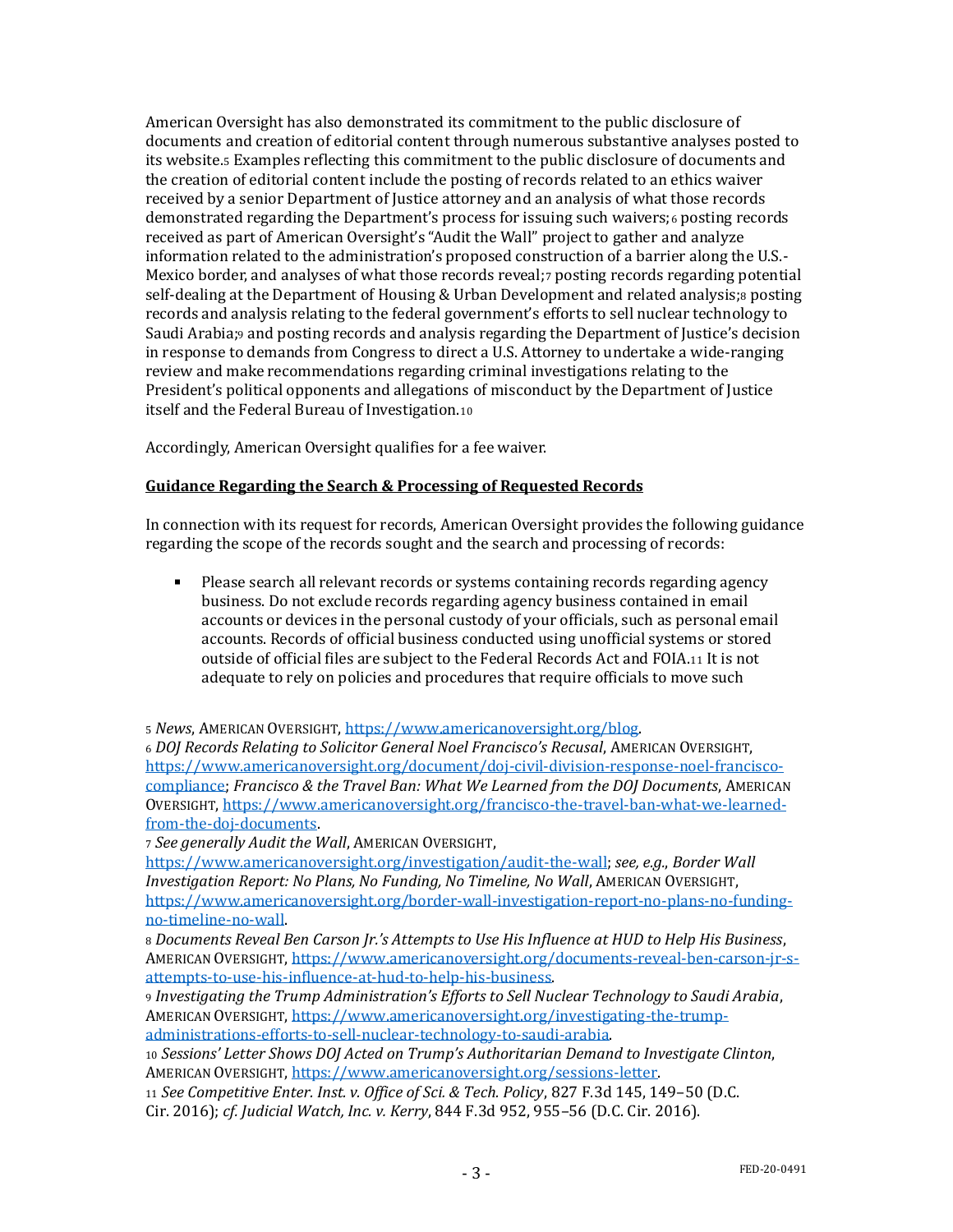information to official systems within a certain period of time; American Oversight has a right to records contained in those files even if material has not yet been moved to official systems or if officials have, by intent or through negligence, failed to meet their obligations.<sup>12</sup>

- Please use all tools available to your agency to conduct a complete and efficient search for potentially responsive records. Agencies are subject to government-wide requirements to manage agency information electronically,<sup>13</sup> and many agencies have adopted the National Archives and Records Administration (NARA) Capstone program, or similar policies. These systems provide options for searching emails and other electronic records in a manner that is reasonably likely to be more complete than just searching individual custodian files. For example, a custodian may have deleted a responsive email from his or her email program, but your agency's archiving tools may capture that email under Capstone. At the same time, custodian searches are still necessary; agencies may not have direct access to files stored in .PST files, outside of network drives, in paper format, or in personal email accounts.
- In the event some portions of the requested records are properly exempt from disclosure, please disclose any reasonably segregable non-exempt portions of the requested records. If a request is denied in whole, please state specifically why it is not reasonable to segregate portions of the record for release.
- Please take appropriate steps to ensure that records responsive to this request are not deleted by the agency before the completion of processing for this request. If records potentially responsive to this request are likely to be located on systems where they are subject to potential deletion, including on a scheduled basis, please take steps to prevent that deletion, including, as appropriate, by instituting a litigation hold on those records.

# **Conclusion**

If you have any questions regarding how to construe this request for records or believe that further discussions regarding search and processing would facilitate a more efficient production of records of interest to American Oversight, please do not hesitate to contact American Oversight to discuss this request. American Oversight welcomes an opportunity to discuss its request with you before you undertake your search or incur search or duplication costs. By working together at the outset, American Oversight and your agency can decrease the likelihood of costly and time-consuming litigation in the future.

Where possible, please provide responsive material in an electronic format by email. Alternatively, please provide responsive material in native format or in PDF format on a USB drive. Please send any responsive material being sent by mail to American Oversight, 1030

<sup>13</sup> Presidential Memorandum—Managing Government Records, 76 Fed. Reg. 75,423 (Nov. 28, 2011), [https://obamawhitehouse.archives.gov/the-press-office/2011/11/28/presidential](https://obamawhitehouse.archives.gov/the-press-office/2011/11/28/presidential-memorandum-managing-government-records)[memorandum-managing-government-records;](https://obamawhitehouse.archives.gov/the-press-office/2011/11/28/presidential-memorandum-managing-government-records) Office of Mgmt. & Budget, Exec. Office of the President, Memorandum for the Heads of Executive Departments & Independent Agencies, "Managing Government Records Directive," M-12-18 (Aug. 24, 2012), [https://www.archives.gov/files/records-mgmt/m-12-18.pdf.](https://www.archives.gov/files/records-mgmt/m-12-18.pdf) 

<sup>12</sup> *See Competitive Enter. Inst. v. Office of Sci. & Tech. Policy*, No. 14-cv-765, slip op. at 8 (D.D.C. Dec. 12, 2016).